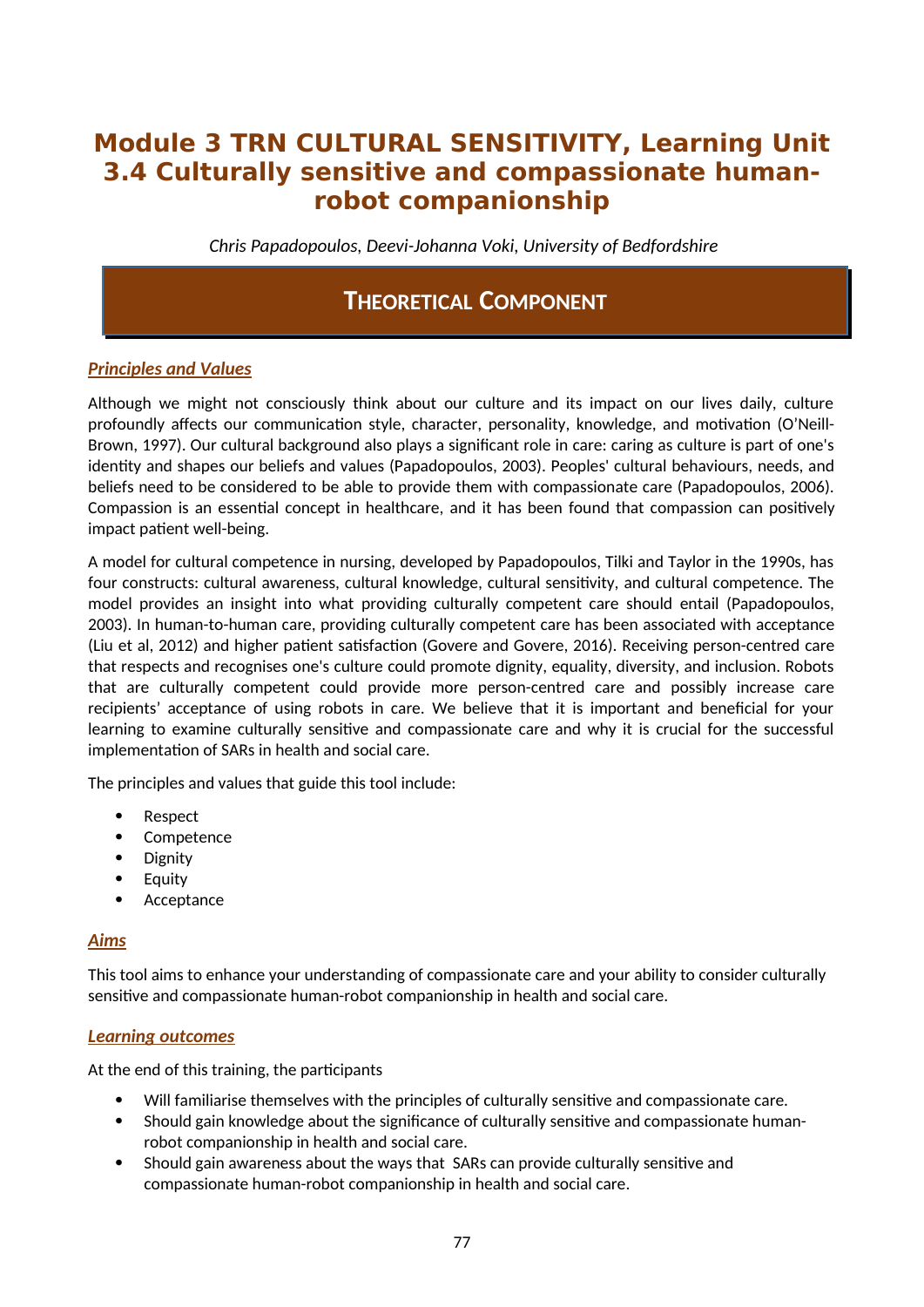### *Relevant definitions and terms*

**Caring**. The concept of caring has many definitions. For instance, Leininger (1984 p 4, cited in [Smith and](https://connect.springerpub.com/content/book/978-0-8261-7112-2/part/part02/chapter/ch01) [Turkel \(eds\), 2012](https://connect.springerpub.com/content/book/978-0-8261-7112-2/part/part02/chapter/ch01)) defined caring as `the direct (or indirect) nurturant and skillful activities related to assisting people", whereas Papadopolous (2006,  $p 11$ ) has defined caring as an 'activity that responds to the uniqueness of individuals in a culturally sensitive and compassionate way using therapeutic communication'.

**Culture.** All human beings are cultural beings. Culture is the shared way of life of a group of people that includes beliefs, values, ideas, language, communication, norms, and visibly expressed forms such as customs, art, music, clothing, and etiquette. Culture influences individuals' lifestyles, personal identity, and their relationship with others both within and outside their culture. Cultures are dynamic and ever changing as individuals are influenced by, and influence their culture, by different degrees ([Papadopoulos,](https://www.researchgate.net/publication/285849542_The_Papadopoulos_Tilki_and_Taylor_model_for_the_development_of_cultural_competence_in_nursing) [2006, p 10\)](https://www.researchgate.net/publication/285849542_The_Papadopoulos_Tilki_and_Taylor_model_for_the_development_of_cultural_competence_in_nursing).

**Cultural awareness.** The degree of awareness we have about our own cultural background and cultural identity. This helps us to understand the importance of our cultural heritage and that of others and makes us appreciate the dangers of ethnocentricity. ([Papadopoulos, 2006\)](https://books.google.co.uk/books?id=sipVCwAAQBAJ&printsec=frontcover&hl=et#v=onepage&q=compass&f=false).

**Cultural Competence.** The capacity to provide effective healthcare taking into consideration people's cultural beliefs, behaviours, and needs. Cultural competence is the synthesis of a lot of knowledge and skills which we acquire during our personal and professional lives and to which we are constantly adding. [\(Papadopoulos, 2006](https://books.google.co.uk/books?id=sipVCwAAQBAJ&printsec=frontcover&hl=et#v=onepage&q=compass&f=false)).

**Culturally competent compassion.** The human quality of understanding the suffering of others and wanting to do something about it using culturally appropriate and acceptable nursing interventions. This takes into consideration both the patients' and the carers' cultural backgrounds as well as the context in which care is given [\(Papadopoulos, 2011\)](https://www.researchgate.net/publication/303885059_Courage_Compassion_and_Cultural_Competence_The_Anna_Reynvaan_Lecture_2011?_iepl%5BgeneralViewId%5D=yhV21bGZnkjrK3PdAUFayhWJxbdyCA5u151W&_iepl%5Bcontexts%5D%5B0%5D=searchReact&_iepl%5BviewId%5D=w1qPR81SRTbBSJYMoXa3g4iPMlqOXLBJCVWj&_iepl%5BsearchType%5D=publication&_iepl%5Bdata%5D%5BcountLessEqual20%5D=1&_iepl%5Bdata%5D%5BinteractedWithPosition1%5D=1&_iepl%5Bdata%5D%5BwithoutEnrichment%5D=1&_iepl%5Bposition%5D=1&_iepl%5BrgKey%5D=PB%3A303885059&_iepl%5BtargetEntityId%5D=PB%3A303885059&_iepl%5BinteractionType%5D=publicationTitle).

**Cultural Knowledge.** It derives from a number of disciplines such as anthropology, sociology, psychology, biology, nursing, medicine, and the arts, and can be gained in a number of ways. Meaningful contact with people from different ethnic groups can enhance knowledge around their health beliefs and behaviours as well as raise understanding around the problems they face ([Papadopoulos, 2006](https://www.researchgate.net/publication/285849542_The_Papadopoulos_Tilki_and_Taylor_model_for_the_development_of_cultural_competence_in_nursing)).

**Cultural Sensitivity.** Cultural sensitivity entails the crucial development of appropriate interpersonal relationships with our clients. An important element in achieving cultural sensitivity is how professionals view people in their care. Unless clients are considered as true partners, culturally sensitive care is not being achieved ([Papadopoulos, 2006\)](https://books.google.co.uk/books?id=sipVCwAAQBAJ&printsec=frontcover&hl=et#v=onepage&q=compass&f=false).

Health. World Health Organization ([2006, p1\)](https://apps.who.int/iris/handle/10665/151605) defines health as "a state of complete physical, mental and social well-being and not merely the absence of disease and infirmity." Health also refers to a state of wellbeing that is culturally defined, valued, and practised and which reflects the ability of individuals (or groups) to perform their daily role activities in culturally expressed, beneficial, and patterned lifeways ([Leininger](https://repository.library.georgetown.edu/handle/10822/842905) [1991](https://repository.library.georgetown.edu/handle/10822/842905))\*.

**Human-robot companionship.** The production of real or apparent companionship between human beings and robots. This can either be considered to be 'real' companionship in the sense of an objectively visible relationship between human and robot, or a 'felt' level of companionship for which a human feels a relationship is present even if it is not objectively visible. The majority of work conducted upon humanrobot companionship, particularly in the case of social robots, focuses on providing cognitive support, personalized chats, or pet-like affective therapy ([Li et al, 2013](http://sro.sussex.ac.uk/id/eprint/72109/1/Position%20Paper-ICSR.pdf)). Through such interaction and communication a companionship may be created ([Prescott and Robillard, 2021](https://www.researchgate.net/publication/348062593_Are_Friends_Electric_The_Benefits_and_Risks_of_Human-Robot_Relationships)).

#### *What the research says*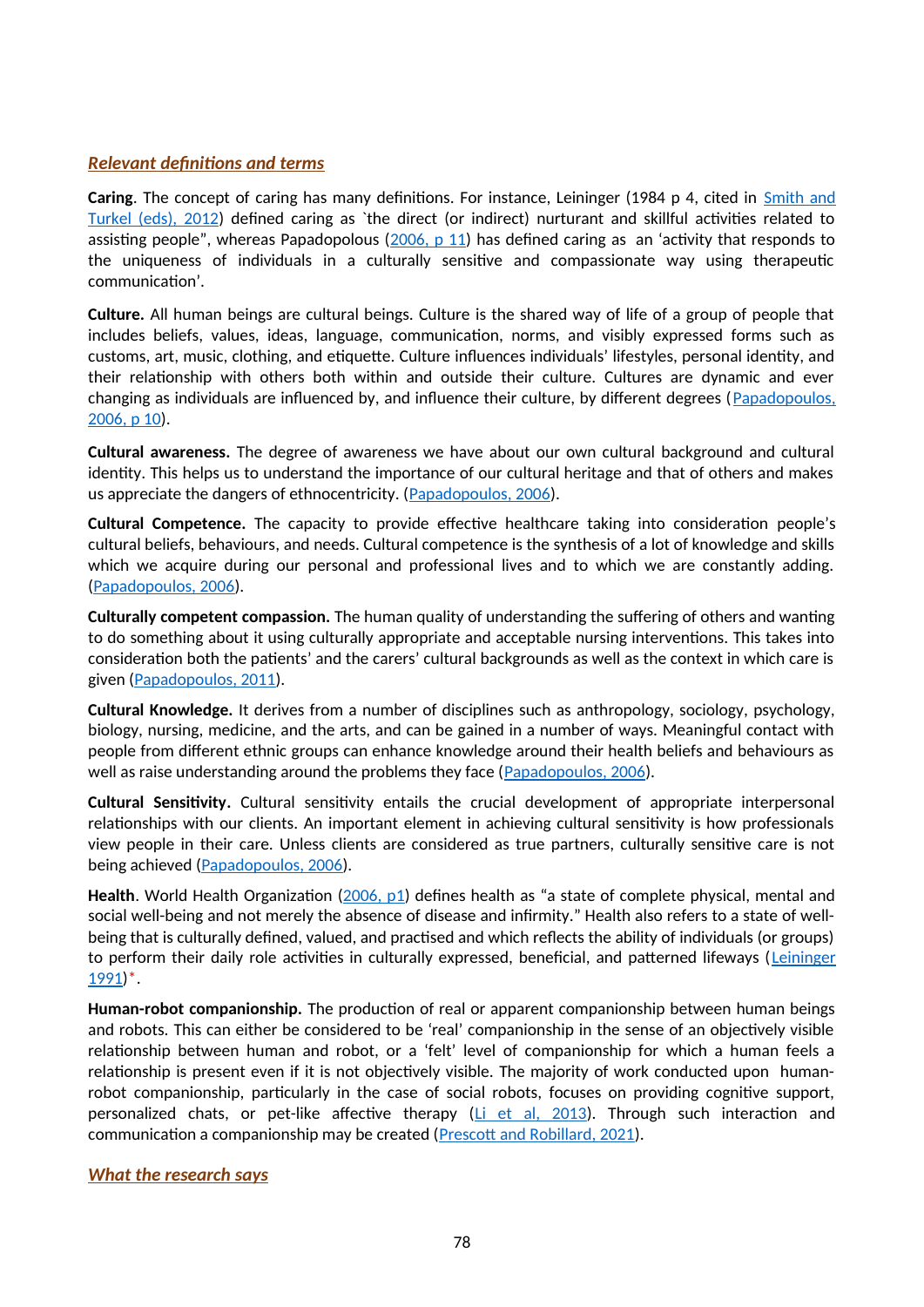- **Lim, V., Rooksby, M. and Cross, E., S. (2021) 'Social Robots on a Global Stage: Establishing a Role for Culture During Human–Robot Interaction', International Journal of Social Robotics volume 13, pp 1307–1333.** Authors of this paper note that the impact of culture is considered more and more when developing new robotic technologies. This review aims to provide a general overview of how culture shapes human-robot interaction. Firstly, it explores how culture and robotics are intertwined from a psychological perspective, and then a review of 50 studies on how our expectations, attitudes, and behaviours are influenced by culture is conducted. The authors also discuss how robotic design that is culturally specific can improve the human user's experience. It is concluded that culture holds a potentially significant role in influencing users' interactions with social robots. Among other recommendations for future research, authors suggest that developing culturally adaptive robots rather than culturally specific is an area that needs more attention. Available [here](https://www.researchgate.net/publication/346520706_Social_Robots_on_a_Global_Stage_Establishing_a_Role_for_Culture_During_Human-Robot_Interaction).
- **Broadbent, E., Stafford, R. and MacDonald, B. (2009) Acceptance of Healthcare Robots for the Older Population: Review and Future Directions, Int J Soc Robot (2009) 1: 319–330.** This article investigates individual and robot variables that have been found to influence older persons' acceptance of healthcare robots. Authors note that three key requirements considered necessary for acceptance need to occur: a) motivation to use the robot, b) ease of use, c) comfort with the robot physically, emotionally, and cognitively. Numerous individual variables, such as age, gender, education level, past experiences, and culture, were identified, alongside robot variables, such as humanness, facial characteristics, and 'personality.' Available [here.](https://www.academia.edu/13039584/Acceptance_of_Healthcare_Robots_for_the_Older_Population_Review_and_Future_Directions)
- **Papadopoulos, C. et al. (2021) The CARESSES Randomised Controlled Trial: Exploring the Health-Related Impact of Culturally Competent Artificial Intelligence Embedded Into Socially Assistive Robots and Tested in Older Adult Care Homes, Int J Soc Robot 1(12) doi: 10.1007/s12369-021- 00781-x.**This article describes CARESSES (short for Culture-Aware Robots and Environmental Sensor Systems for Elderly Support), an international, multidisciplinary project that aims to design the first culturally competent care robots that autonomously adapt the way they behave and speak to the person they assist. The trial of CARESSES is significant in multiple ways, as it is among the first to study the impact of culturally competent SARs for improving health and wellbeing. Although more research is needed, results from the given trial imply that using a CARESSES (experimental) robot compared to not using any robot could likely enhance the emotional wellbeing of older adults. Available [here](https://pubmed.ncbi.nlm.nih.gov/33907589/).
- **Papadopoulos, I. et al. (2020) Enablers and barriers to the implementation of socially assistive humanoid robots in health and social care: a systematic review, BMJ Open 10 (1)** This systematic review investigates the barriers and enablers that exist concerning the implementation of humanoid robots in health and social care. Identified enablers were related to enjoyment, usability, personalisation, and familiarisation. In contrast, barriers were associated with technical problems, robots' limited capabilities, and the negative preconceptions towards using robots in care. Available [here](https://www.researchgate.net/publication/351515427_Enablers_and_barriers_to_the_implementation_of_socially_assistive_humanoid_robots_in_health_and_social_care_a_systematic_review).
- **Papadopoulos I. (2006) The Papadopoulos, Tilki and Taylor model of developing cultural competence. In: Papadopoulos I. ed. Transcultural Health And Social Care: Development of culturally competent practitioners. Churchill Livingstone, p 7-24** This chapter describes the Papadopoulos, Tilki, and Taylor model. The aim is to help healthcare professionals and services deliver culturally competent care and high-quality care. As mentioned above, the model has four constructs- (1) Cultural Awareness; (2) Cultural Knowledge; (3) Cultural Sensitivity; and (4) Cultural Competence, which all are further described in the second chapter. This model is significant in the field of Transcultural Nursing. Available [here.](https://www.researchgate.net/publication/285849542_The_Papadopoulos_Tilki_and_Taylor_model_for_the_development_of_cultural_competence_in_nursing)
- **Šabanović,S., Bennett, C., C. and Lee H., L. (2014) 'Towards culturally robust robots: A critical social perspective on robotics and culture'. Proceedings of the ACM/IEEE Conference on Human-Robot Interaction (HRI) Workshop on Culture-Aware Robotics (CARS). Bielefeld, Germany. In Press.** The authors of this article discuss the theme of culturally robust robotics, which, in their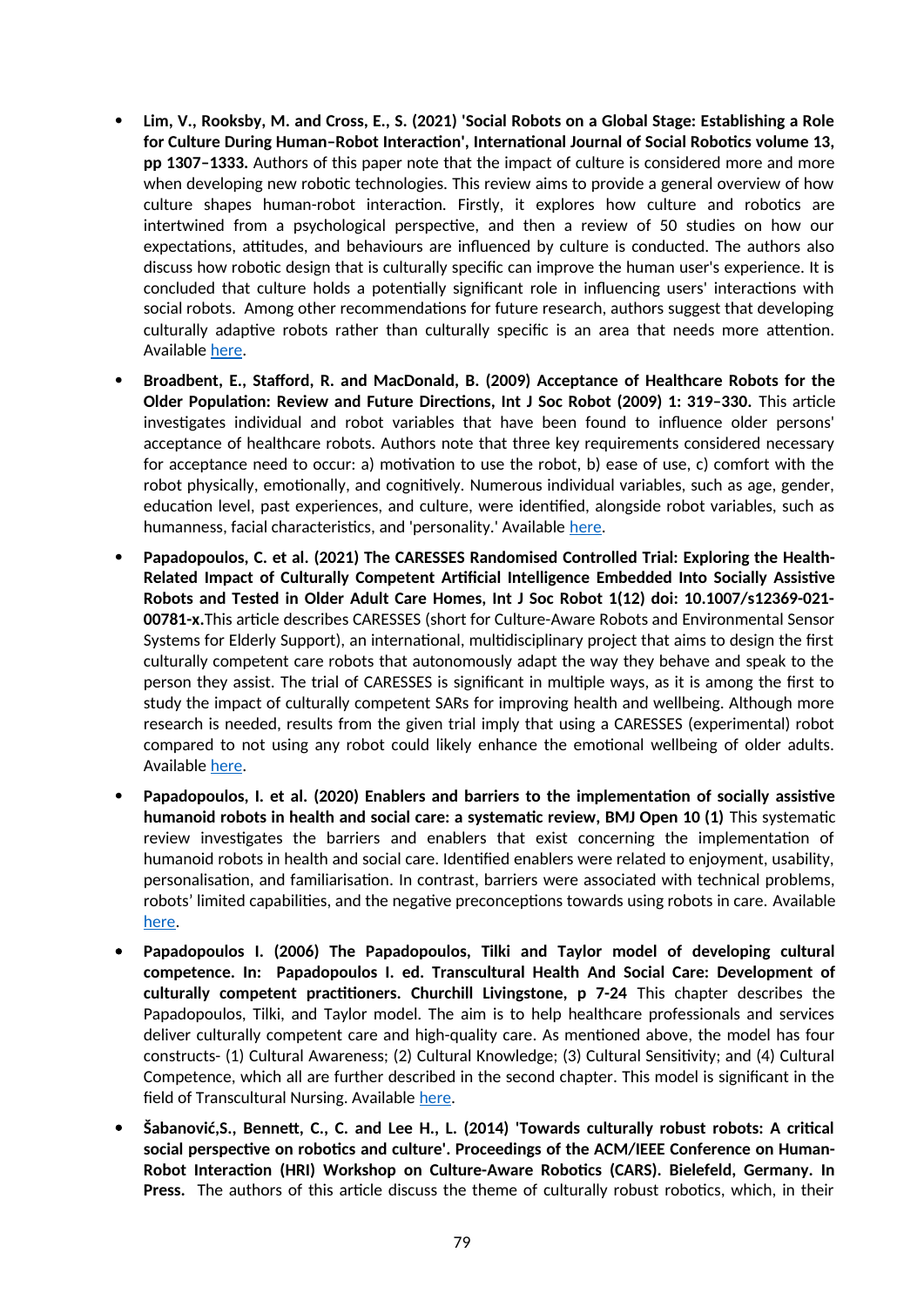view, is a step ahead of culturally aware robots. However, this requires a different design process. The authors provide critical analysis of how culture has been addressed in robotics until 2014 and what steps are needed to move towards culturally robust robotics. It is suggested that culturally robust robotics could be achieved by designing robots to be more culturally reflexive and inclusive of the perspective of diverse stakeholders. Furthermore, they note that robotic technologies should be adaptive and sensitive to particular cultural factors instead of only being able to identify and mimic specific cultures so that they could be used in more than one cultural situation. Finally, the authors also explore why roboticists and users should be reflexive and aware of their own cultural backgrounds. Available [here.](https://homes.luddy.indiana.edu/selmas/SabanovicBennettLee%20-%20HRI14%20-%20Towards%20Culturally%20Robust%20Robotics.pdf)

### *What do national legislation and international/European treaties and conventions say on the topic?*

- **United Nations (UN) Office of the High Commissioner for Human Rights (OHCHR) (2008), Fact Sheet No. 31, The Right to Health.** This document states that 'All services, goods and facilities must be available, accessible, acceptable and of good quality' (page 4). The document further notes that 'The facilities, goods and services should also respect medical ethics, and be gender-sensitive and culturally appropriate. In other words, they should be medically and culturally acceptable' (p 4). Available [here](https://www.ohchr.org/documents/publications/factsheet31.pdf).
- **International Council of Nurses (ICN) (2007, Revised 2013) Cultural and linguistic competence. Position Statement. Geneva Switzerland.** In this statement document, the ICN and its member organisations highlight the importance of cultural and linguistic competence to deliver the best possible outcomes for the client. It is noted that clients have the right to receive culturally and clinically appropriate care, and it is necessary to recognise individual differences (i.e., race, ethnicity, gender, sexual orientation, socio-economic status, age, physical abilities, spiritual or religious beliefs, political beliefs, or other ideologies). However, the statement also emphasizes that 'accepting and respecting cultural differences and adapting care to be congruent with the client's culture should not result in nursing practice that would be in contravention of professional codes of ethics, nursing practice standards, legal frameworks or United Nations human rights conventions' (p 1). Available [here](https://www.icn.ch/sites/default/files/inline-files/B03_Cultural_Linguistic_Competence.pdf).
- **Schouler-Ocak et al. (2015) 'EPA guidance on cultural competence training', European Psychiatry 30, pp 431–440.** This guidance document was created by The European Psychiatric Association (EPA). It aims to provide an outline for cultural competence, structured in the context of knowledge, skills, attitudes, and components of cultural competency. Authors state that to improve cultural competence, 'the systems need to value diversity, assess their own cultural values, be aware of cultural interactions, incorporate cultural knowledge, and adjust service delivery accordingly' (p 436). Although the paper's focus is largely connected to psychiatry, the overview provided about cultural competence and some of the key issues related to the subject and how to deal with these are also relevant in other health and social care areas. Available [here](http://www.europsy.net/app/uploads/2013/11/6.EPA-Guidance-on-cultural-competence-training.pdf).
- **Napier et al. (2014) 'Culture and health',** *The Lancet Commissions.* **Vol 384, Issue 9954, p 1607- 1639.** This Commission paper thoroughly analyses health and health practices related to culture. The authors also review the aspects of cultural competence and inequalities related to culture and health-care delivery. Twelve findings that need attention in the research were identified. Some examples are: 1) Culture should not be neglected in health and health-care provision, 2) Culture should become central to care practises, 3) Competence should be reconsidered across all cultures and systems of care, 4) Exported and imported practises and services should be aligned with local cultural meaning, 5) Building of trust in health care should be prioritised as a cultural value, and 6) New models of wellbeing and care should be identified and nourished across cultures.' Available [here](https://www.thelancet.com/journals/lancet/article/PIIS0140-6736(14)61603-2/fulltext). Please note that registering yourself at the website might be necessary to get free access to the article.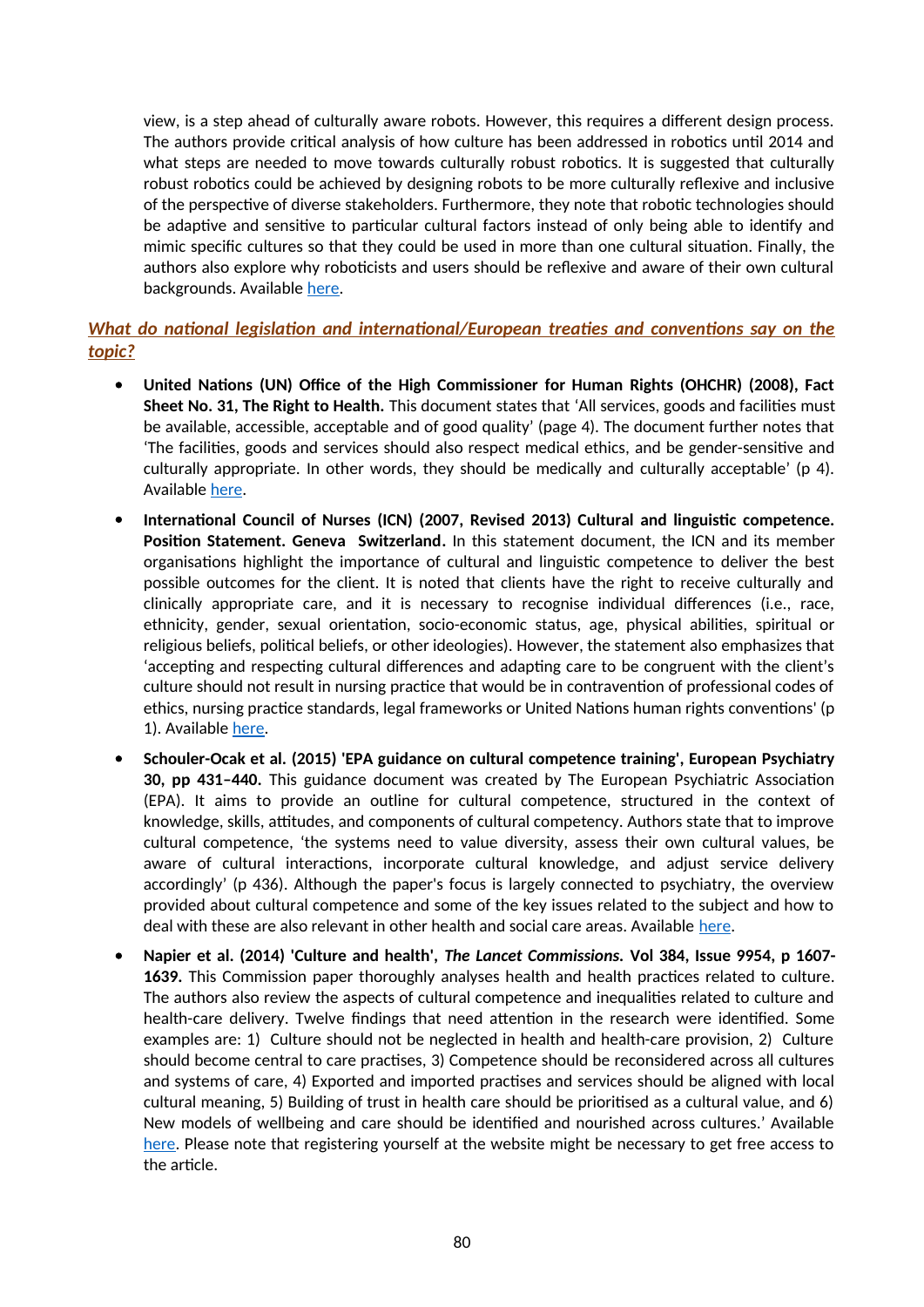## **PRACTICAL COMPONENT**

### *Learning Activities*

Activity 1: Reflect on culturally competent SARs

- After reading through the provided information about terms and definitions and navigating through the 'what research says' and 'what international/... treaties say' and 'what research says' chapters, please visit CARESSES webpage at this [address](http://caressesrobot.org/en/project/) and read through the information provided. This website is dedicated to the CARESSES trial and provides background information about the culturally competent system and the project itself.
- After visiting the webpage, watch again the video [CARESSES, A robot for the elderly that knows](https://www.youtube.com/watch?v=0at2oZt_rag&ab_channel=CARESSES-CulturallyAwareRobots) [about different cultures](https://www.youtube.com/watch?v=0at2oZt_rag&ab_channel=CARESSES-CulturallyAwareRobots) (6:10), which you watched in a previous Learning Unit.
- Considering all your learning from this learning unit, create a post on the social platform for collaborative learning where you share your thoughts about culturally competent SARs. Write about your opinion on how culturally sensitive and compassionate care provided by SARs could affect the quality of care in your own workplace. Do you think culturally competent SARs will change the way how care is delivered in the future? If yes, in what ways? Share your post on the discussion board and read answers from other participants. Pick one post from someone else and leave a reply.
- Resources: [YouTube video](https://www.youtube.com/watch?v=0at2oZt_rag&ab_channel=CARESSES-CulturallyAwareRobots), social platform for collaborative learning.
- Duration: 20minutes.

Activity 2: Mind map

- Considering all your learning so far, create a mind map using Word, PowerPoint, or similar software about the key points you learned during this unit. You can also make the mind map on paper or use this [website.](https://www.goconqr.com/en/mind-maps/) If you do not know how to create a mind map or you want some ideas, you can watch this short video about creating one [here](https://www.youtube.com/watch?v=wLWV0XN7K1g&ab_channel=SusanGregory) (2:51)
- Remember, your mind map aims to summarize the main points you have learned from this topic which you would like to tell others about or remind yourself. Feel free to be as creative as you wish (use different colours, pictures, collages, etc.).
- After finishing, please upload your mind map on the discussion board of the social platform for collaborative learning. If you made one on paper, please use your phone or other camera devices to take a photo of your mind map and then upload the file. Have a look at other participants' mind maps and reflect on how they differ from yours.
- Resources: [YouTube video](https://www.youtube.com/watch?v=wLWV0XN7K1g&ab_channel=SusanGregory), software for drawing mind maps or [GoConqr,](https://www.goconqr.com/en/mind-maps/) social platform for collaborative learning
- Duration: 15 minutes.

## **ASSESSMENT COMPONENT**

### *Assessment Activities*

Activity 1: Complete the sentences.

- Go to the following [address](https://www.goconqr.com/en-US/quiz/36798226/iene-10-learning-unit-3-4-assessment) and complete the the sentences.
- Resources needed: [GoConqr,](https://www.goconqr.com/) a tool for Questionnaires; social platform for collaborative learning.
- Post your results on the social platform for collaborative learning.
- Duration: 3 minutes.